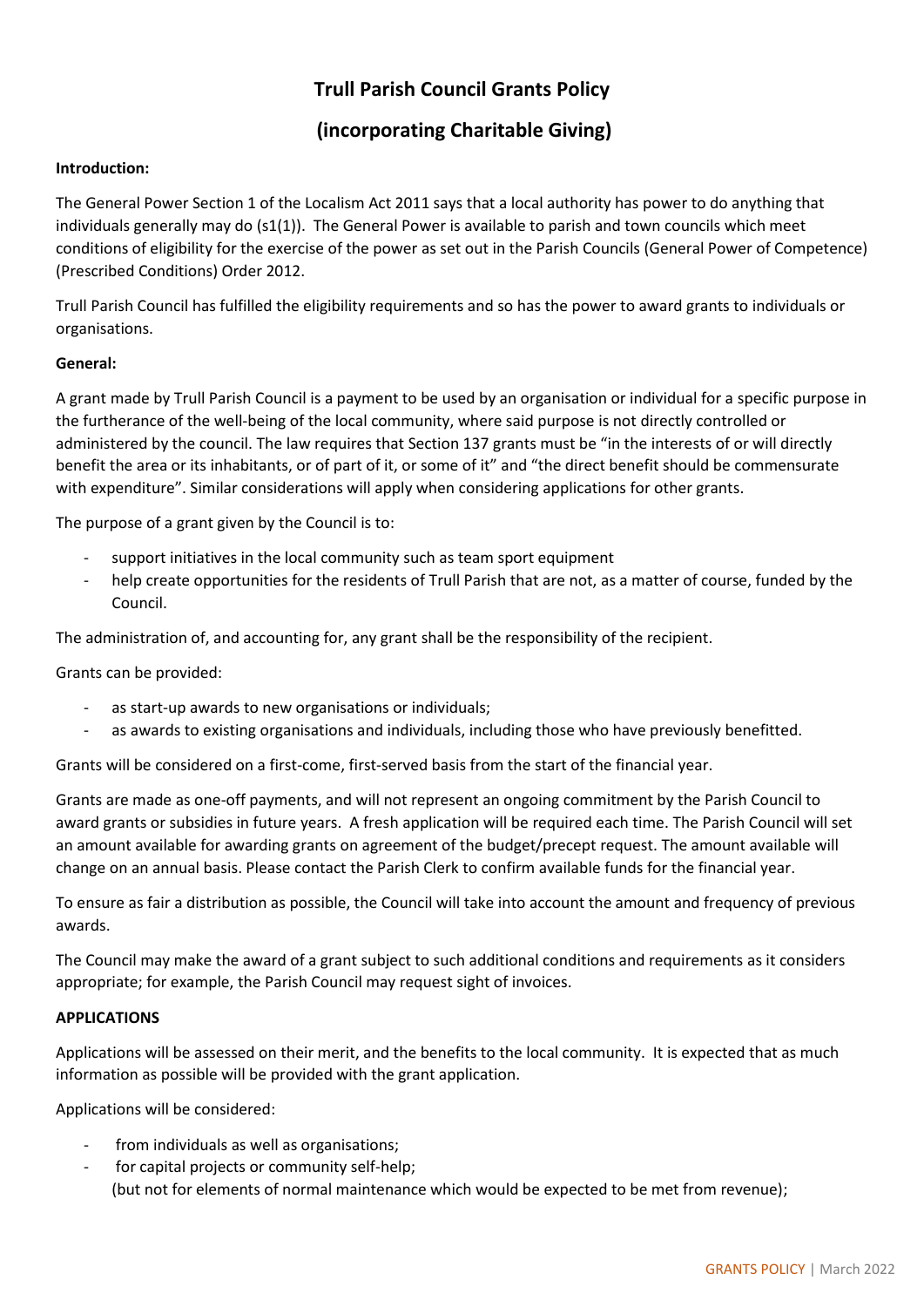- from religious groups where a clear benefit to the wider community can be demonstrated irrespective of their religious beliefs. (compliance with this requirement will need to be demonstrated throughout the project);
- from education, health or social-service establishments where the organisation can demonstrate that it is working in partnership with other groups and where there are benefits to the wider community within the Parish.

Applications will NOT be considered from:

- organisations or individuals intending to support or oppose any particular political party, or to discriminate on the grounds of race, religion, age, gender, sexual orientation, marital status, or disability (see note\* below);
- private organisations operated as a business to make a profit or surplus.;
- 'upward funders' i.e. local groups whose fund-raising is sent to their central HQ for redistribution;
- national organisations or local groups with access to funds from national 'umbrella' or 'parent' organisations (unless funds are not available from their national bodies or the funds available are inadequate for a specified project); This list is not exclusive and may be added to at the council's discretion.

*\*This is in accordance with the duty the Parish Council has to consider the following matters in the exercise of any of its functions: Equal Opportunities, Crime & Disorder, Health & Safety, and Human Rights.*

If the application is from an organisation or group, the written aims and objectives, constitution and membership rules should be available for inspection by the Parish Council as part of the consideration of the application.

An organisation must be able to demonstrate that it is properly managed and capable of running its affairs responsibly. The Parish Council may ask to inspect, as part of the consideration of an application, the audited accounts or accounts that have been independently examined by a suitably qualified person, for the previous two financial years or in the case of a newly-formed organisation, a detailed budget and business plan. An organisation is required to have a bank account in its own name with at least two authorised representatives required to sign each cheque.

Individuals should reside in the Parish, be prepared to produce references in support of their application and have a bank account.

All applications must demonstrate clearly how a grant will be of benefit to the local community within the Parish. Due account will be taken of the extent to which funding has been sought or secured from other sources or own fund-raising activities. Further details of other organisations that may be supportive should be declared to the Council when the application is made.

### **GRANT APPLICATIONS**

**GDPR: By completing the application form, applicants are giving consent for their personal details to be held and made available for Parish Council deliberations**

**A completed application form must be submitted to the Parish Clerk. This will be considered by members of the Council at the subsequent meeting**

### **CHECK LIST FOR APPLICANTS**

Purpose of grant Anticipated benefit to the Parish Amount applied for Declaration of grants already received from Trull Parish Council Details of own fund-raising and support being sought from elsewhere (if any)